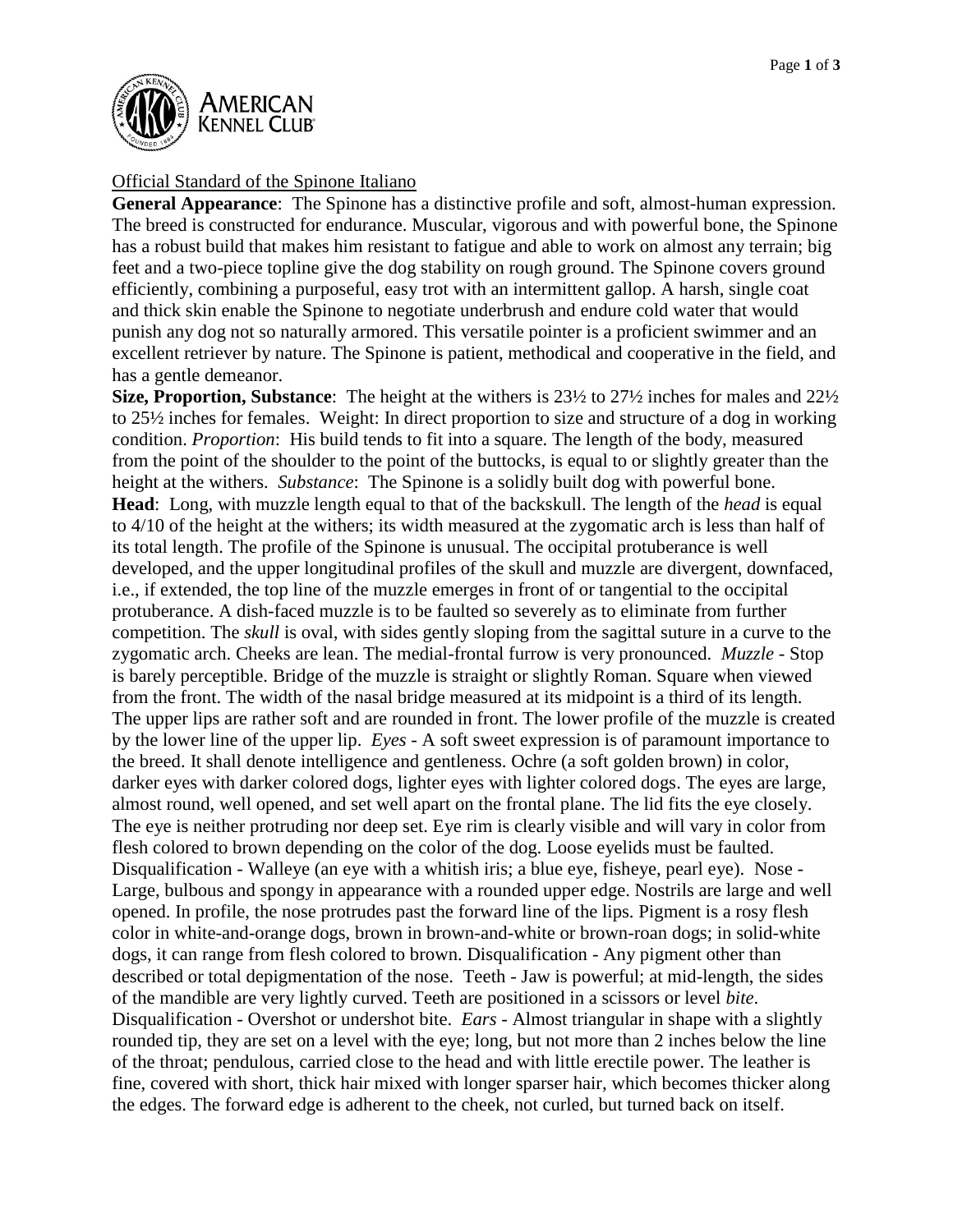

**Neck, Topline, Body**: *Neck* - Strong, thick, and muscular, clearly defined from the nape, blending into the shoulders in a harmonious line. The length of the neck shall not be less than two-thirds of the length of the head. The throat is moderate in skin with a double dewlap. Chest - Broad, deep, well-muscled and well rounded; extending at least to the elbow. The ribs are well sprung. The distance from ground to the elbow is equal to ½ the height at the withers. Back - The *topline* consists of two segments. The first slopes slightly downward in a nearly straight line from the withers to the eleventh thoracic vertebra. The second rises gradually and continues into a solid and slightly convex loin without rising above the withers. The underline is solid. It is almost horizontal in the sternal region, then ascends only slightly towards the belly; there is minimal tuck-up. Croup - Wide, well-muscled, long. The hipbones fall away from the spinal column at an angle of about 30 to 35 degrees, producing a lightly rounded, well filled-out croup. *Tail* - Follows the line of the croup, thick, with no fringes. The tail is carried horizontally or down, flicking from side to side while trotting. The tail is customarily docked to a length of 6 to 10 inches. The structure and carriage of an undocked tail are consistent with those of a docked tail.

**Forequarters**: Shoulders - The shoulders are strong, well-muscled, long and well laid back; they are capable of moving freely and form an angle with the upper arm of approximately 105 degrees. The tops of the shoulder blades are not close together. The upper arm is of equal length to the shoulder blade. Angulation of shoulder is in balance with angulation in the rear. Forelegs: The forelegs are straight when viewed from the front, with strong, oval bone, well-developed muscles and well-defined tendons; elbows are set under the withers and close to the body. Pasterns are long, lean and flexible, following the vertical line of the forearm. In profile, they are slightly slanted. Feet - Front feet are large, compact, rounded, with well-arched toes which are close together, covered with short, dense hair, including between the toes. Pads are lean and hard with strong nails curving toward the ground, well pigmented, but never black. Dewclaws may be present.

**Hindquarters**: Thighs are strong and well-muscled, stifles show good functional angulation, lower thigh to be well developed and muscled with good breadth. The distance from the point of the hock to the ground is about one-third of the height at the withers, and the rear pastern is strong, lean and perpendicular to the ground. Feet - The rear foot is slightly more oval than the forefoot, with the same characteristics. Dewclaws may be present on the inner side of the rear pastern.

**Skin**: The skin must be very thick, closely fitting the body. The skin is thinner on the head, throat, groin, under the legs and in the folds of the elbows, where it is soft to the touch. Pigmentation is dependent upon the color or markings of the coat. Disqualification: Any black pigmentation.

**Coat**: A Spinone must have a correct, harsh, single coat to be of correct type. There is no undercoat. The ideal coat length is 1½ to 2½ inches on the body. The hair is shorter on the head, ears, and along the top of the muzzle and front sides of legs and feet. The hair on the backsides of the legs forms a rough brush, but there are never any fringes. The eyes and lips are framed by long, stiff hair forming eyebrows, mustache and beard. The coat is coarse, dense and rather flat. The Spinone is exhibited in a natural state, in accordance with his function as a field dog.

**Color**: The accepted colors are: Solid white, white and orange; orange roan with or without orange markings; white with brown markings, and brown roan with or without brown markings.